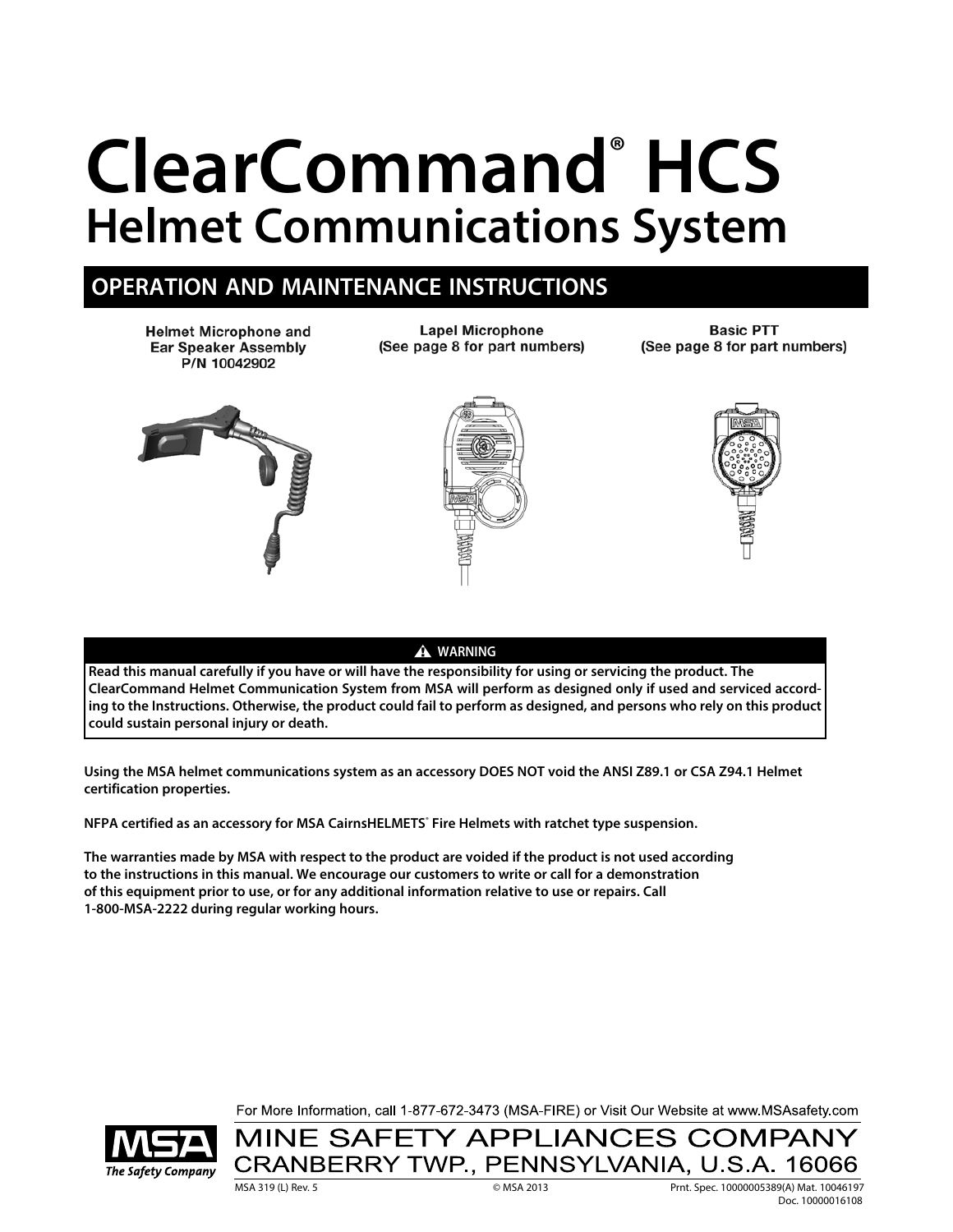# **DESCRIPTION**

# TABLE OF CONTENTS

#### **WARNINGS AND CAUTIONS**

# A WARNING

- **DO NOT alter this unit. This will void the intrinsic safety rating, and may affect the intrinsic safety of the device.**
- **Always inspect the helmet communications system for damage before use. If damage is found, tag the cable and immediately remove the device from service. Never use a damaged or non-functional communication system.**
- **To maintain the side impact properties of the helmet, ensure ear speaker is below helmet's brim line.**
- **Ensure the radio used is rated intrinsically safe before entering a hazardous atmosphere.**

**Misuse can result in injury or death.**

# A CAUTION

- **Misuse or abuse of the helmet communications system, or the equipment to which it is attached, or using this equipment in a manner or situation not intended by the manufacturers may result in damage to the helmet communications system.**
- **Evaluate this unit and any radio transceiver with which it may be used. Be certain the unit is not affected adversely by radio frequency energy.**
- **Evaluate this unit and any radio transceiver with which it may be used as a source of radio interference to other apparatus before entering a hazardous atmosphere.**
- **Ensure radio is at the lowest volume setting. Control the volume for the helmet microphone and ear speaker assembly or lapel microphone with the volume control on the radio.**
- **Maximum head size of helmet suspension is reduced when the helmet mic is attached. Adjust suspension as required**
- **The performance of the helmet communications system will only function as well as the radio performs.**

# **DESCRIPTION**

The helmet communications system allows a user to communicate clearly and easily over a hand held portable radio or truck system while wearing a helmet.

The helmet communications system consists of two main components that attach to the user radio.

- The Helmet Microphone Assembly (P/N 10042902)
- Lapel Microphone or optional Basic PTT (Push-To-Talk) with the specific radio interface connector.

**NOTE:** To complete the system the user must select and purchase the proper lapel microphone or basic PTT unit that fits their specific radio.

When the helmet assembly is connected to the lapel microphone the communication is the same as with the basic PTT interface.

However the lapel microphone unit can be used alone. The lapel microphone interface contains a remote speaker and microphone with a PTT button. This unit allows remote, shoulder mounted, radio transmission and reception.

When the helmet microphone is connected to the basic PTT the user presses the button to transmit, and incoming radio messages are heard at the ear speaker.

#### **The lapel microphone is equipped with the following:**

- Female connection for the male connector of the helmet microphone assembly.
- Belt clip on the back of the lapel microphone for attaching the lapel microphone to the user's clothing. The clothes clip rotates for convenience.
- Microphone, speaker and a PTT button.
- The PTT button is protected against inadvertent operation by a guard. The unit is shipped with the taller guard. When the taller guard is removed the PTT button becomes fully exposed and easier to access. The shorter guard is provided and available for replacement.
- Cable and connector for a specific radio.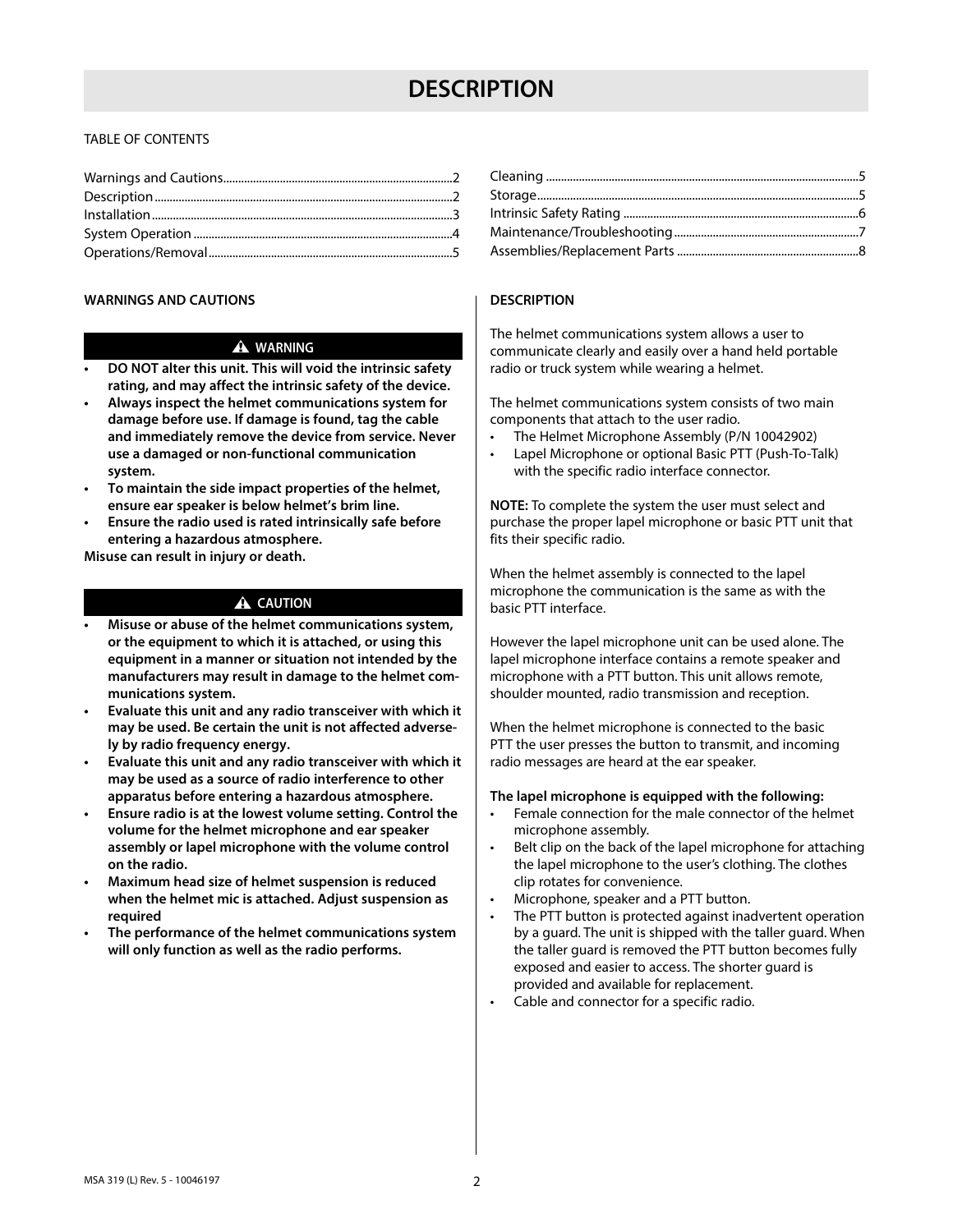# **INSTALLATION**

# **INSTALLING THE HELMET MICROPHONE ASSEMBLY INTO THE HELMET**



**NOTE:** The helmet microphone assembly can be installed with the ear speaker oriented, either over the right ear or over the left ear.

#### **FIRE SERVICE HELMET INSTALLATION**

**NOTE:** If installing in a CairnsHELMETS° Fire Helmet, the existing headband liner cover must be removed before installation (see Replacement Parts).

# **FIRE SERVICE HELMET AND INDUSTRIAL HELMET INSTALLATION**

- 1. Place the helmet in lap with the ratchet assembly away from you and facing upward.
- 2. Turn the ratchet to enlarge the suspension fully.
- 3. Position the helmet microphone with the ear speaker toward your desired listening ear.
- 4. Place the helmet microphone assembly over the ratchet of the helmet with the rubber pad centered.
- 5. Push down to snap the unit onto the ratchet.

**NOTE:** For fire helmet installation, place the helmet microphone over the thin part of helmet suspension. Slide the helmet microphone onto the large ratchet.

- 6. Attach the flannel headband liner (supplied with the unit) so that the hole in the headband liner is around the rubber pad.
- 7. Orient the liner so the cut out end fits the speaker side of assembly.

**CONNECTING THE LAPEL MICROPHONE OR BASIC PTT TO THE RADIO.**



1. Connect the lapel microphone or basic PTT to the specific radio with the cable located at the bottom of the unit.

**NOTE:** There are various types of radio cable connectors. Ensure that the radio cable connector is for that radio model. Also be sure the connector is attached securely using the attachment method incorporated in the connector.

- 2. Depress the tab on the belt clip to open the clip. The belt clip can rotate to position the unit in a convenient position.
- 3. Attach the belt clip in a convenient location that will make it easy to connect the helmet microphone cable.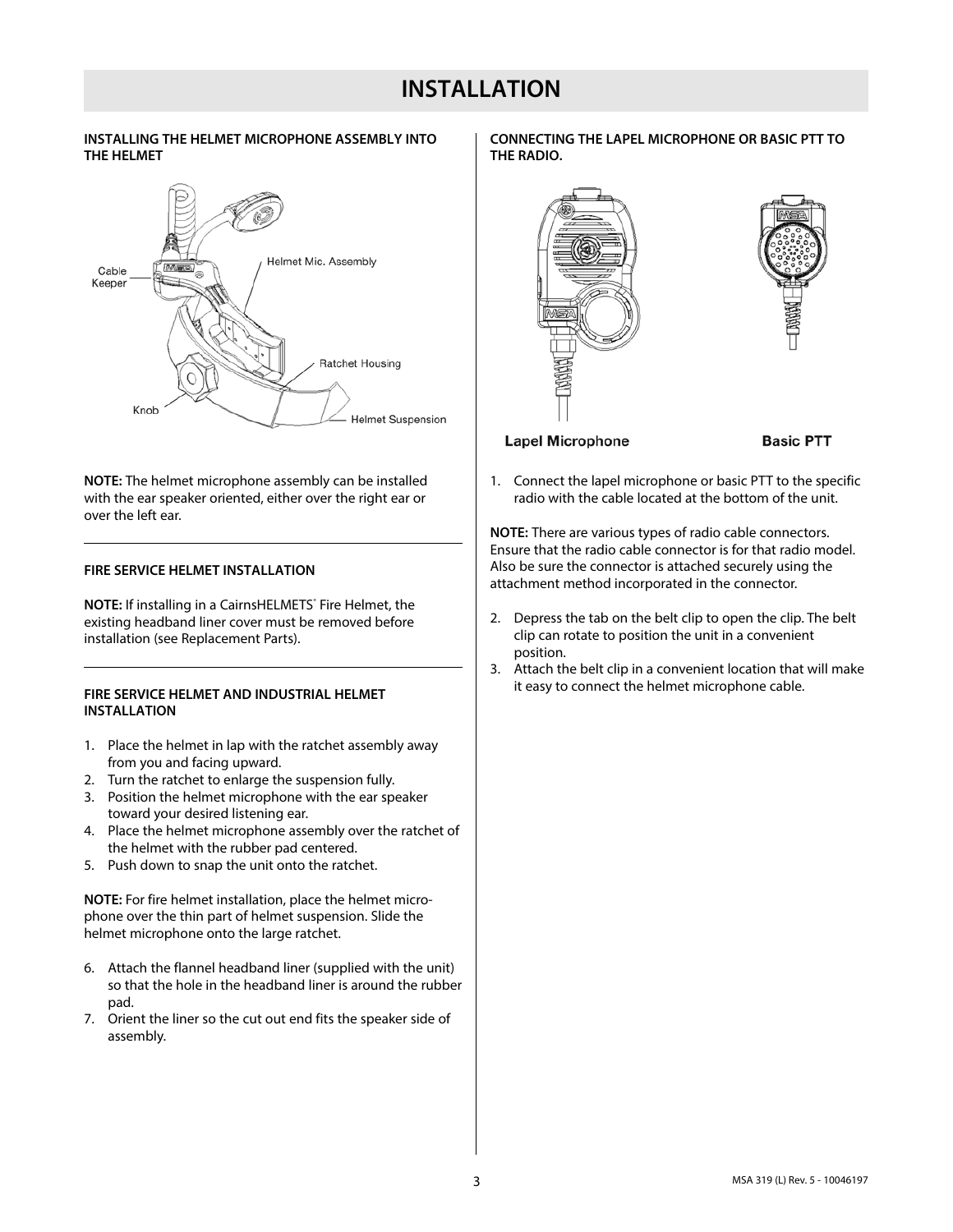# **SYSTEM OPERATION**

# **DONNING THE HELMET**

# A CAUTION

- **Evaluate this unit and any radio transceiver with which it may be used. Be certain the unit is not affected adversely by radio frequency energy.**
- **Evaluate this unit and any radio transceiver with which it may be used as a source of radio interference to other apparatus before entering a hazardous atmosphere.**
- **The communication system must be tested before entering a hazardous atmosphere. If the communication system fails to operate as designed, disconnect at the radio and use the radio independently from the communication system.**
- 1. Before donning the helmet turn the ratchet counter clockwise to increase the head sizing of the suspension.
- 2. Adjust the ratchet by turning the large knob on the head band clockwise, until comfortable.

**NOTE:** The helmet must be snug to ensure optimal radio transmission.

- 3. Follow the helmet users instructions for proper suspension adjustment.
- 4. Attach the connector from the helmet microphone to the lapel microphone or basic PTT radio interface.

# **ATTACHING HELMET MICROPHONE TO LAPEL MICROPHONE OR BASIC PTT**

- 1. Lift the dust cover, revealing the connector at the top of the lapel microphone or basic PTT.
- 2. Insert the single-pin connector into the receptacle at the top of the lapel microphone or basic PTT.
- 3. Ensure the connector is fully inserted.

**NOTE:** If the lapel microphone or the basic PTT requires a two pin connector, the wrong lapel microphone or basic PTT is being used.



## $\triangle$  WARNING

**DO NOT attempt any repairs beyond those specified in this manual; otherwise, serious injury or death could result. Only trained or certified personnel, authorized by MSA, are permitted to maintain this helmet communications system.**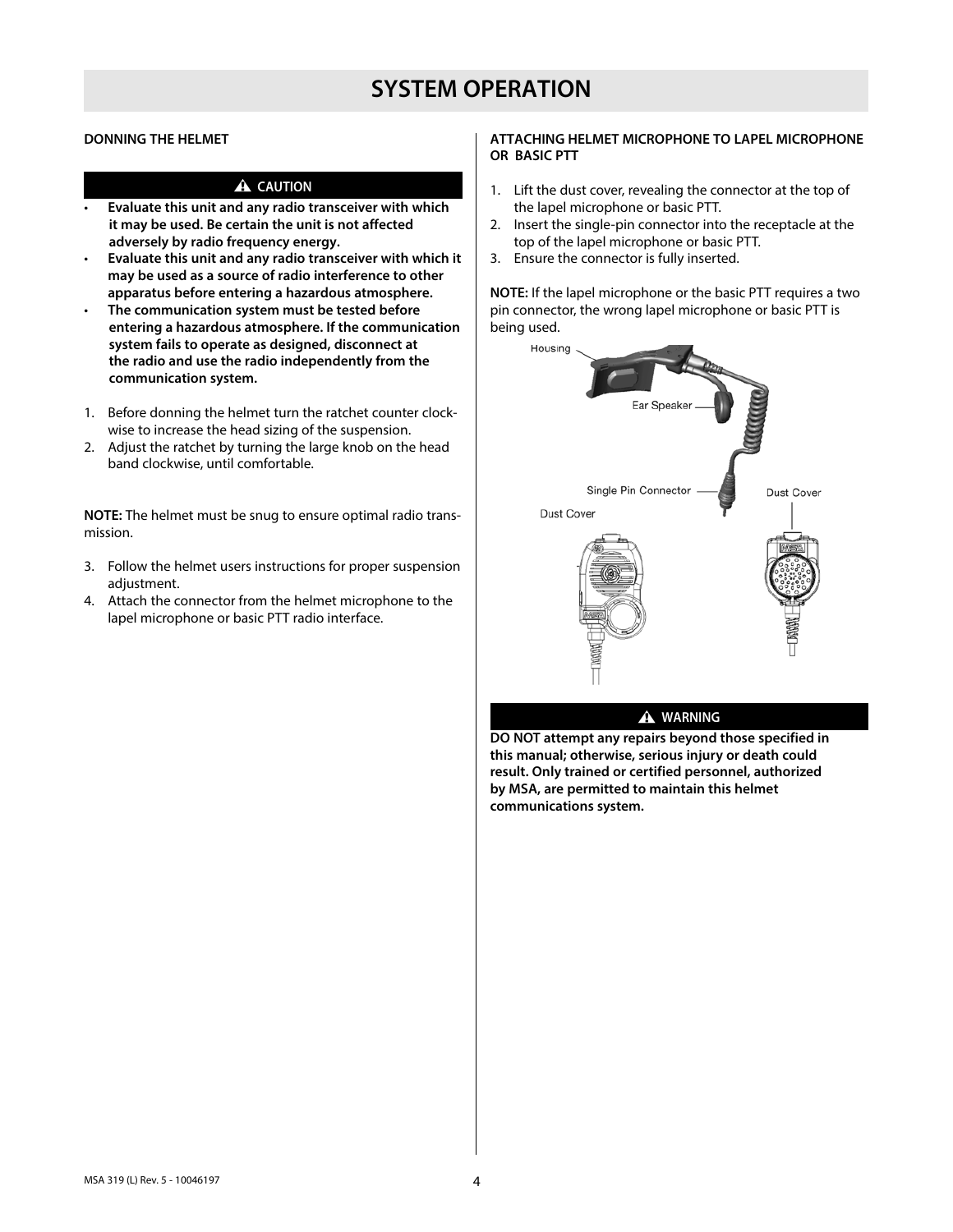# **OPERATIONS/REMOVAL**

# **USING THE HELMET COMMUNICATIONS SYSTEM**

# A CAUTION

- **Additional materials between the helmet microphone assembly sensor and users head may reduce the performance of the helmet microphone. MSA has determined the NFPA Firefighter Hoods and Facepiece Harness perform satisfactory with the helmet microphone assembly. Other bulk gear materials between the sensor and the user head may interfere with the performance of the helmet communications system.**
- **Ear damage could occur if radio volume level is too high.**
- 1. Adjust the ear speaker boom to position the ear speaker near your ear.
- 2. The volume of the helmet microphone ear speaker may be adjusted using the radio volume control.
- 3. Press and hold the PTT button on the lapel microphone or basic PTT to transmit conversation.
- 4. Release the button to end the transmission and allow incoming radio messages to be heard at the ear speaker.

**NOTE:** When not connected to a lapel microphone or basic PTT interface, the helmet cable should be clipped into the cable keeper. This provides a convenient way of storing the cable to prevent entanglement.

# **USING THE LAPEL MICROPHONE WITHOUT THE USE OF THE HELMET MICROPHONE**

- 1. Connect the lapel microphone to the radio as described in preparation for use.
- 2. To transmit a message, press and hold the PTT button. Hold the lapel microphone approximately 2 inches from your mouth and speak into the microphone.
- 3. Release the PTT button to end the transmission and allow incoming radio messages to be heard at the lapel microphone speaker.

#### **REMOVING THE HELMET COMMUNICATIONS SYSTEM**

- 1. Remove the headband liner.
- 2. Remove helmet communications system, by reversing the installation procedures.

#### **CLEANING**

Clean the system components using damp sponge or cloth. Follow an established maintenance program.

#### **STORAGE**

The helmet microphone assembly may be stored in the helmet.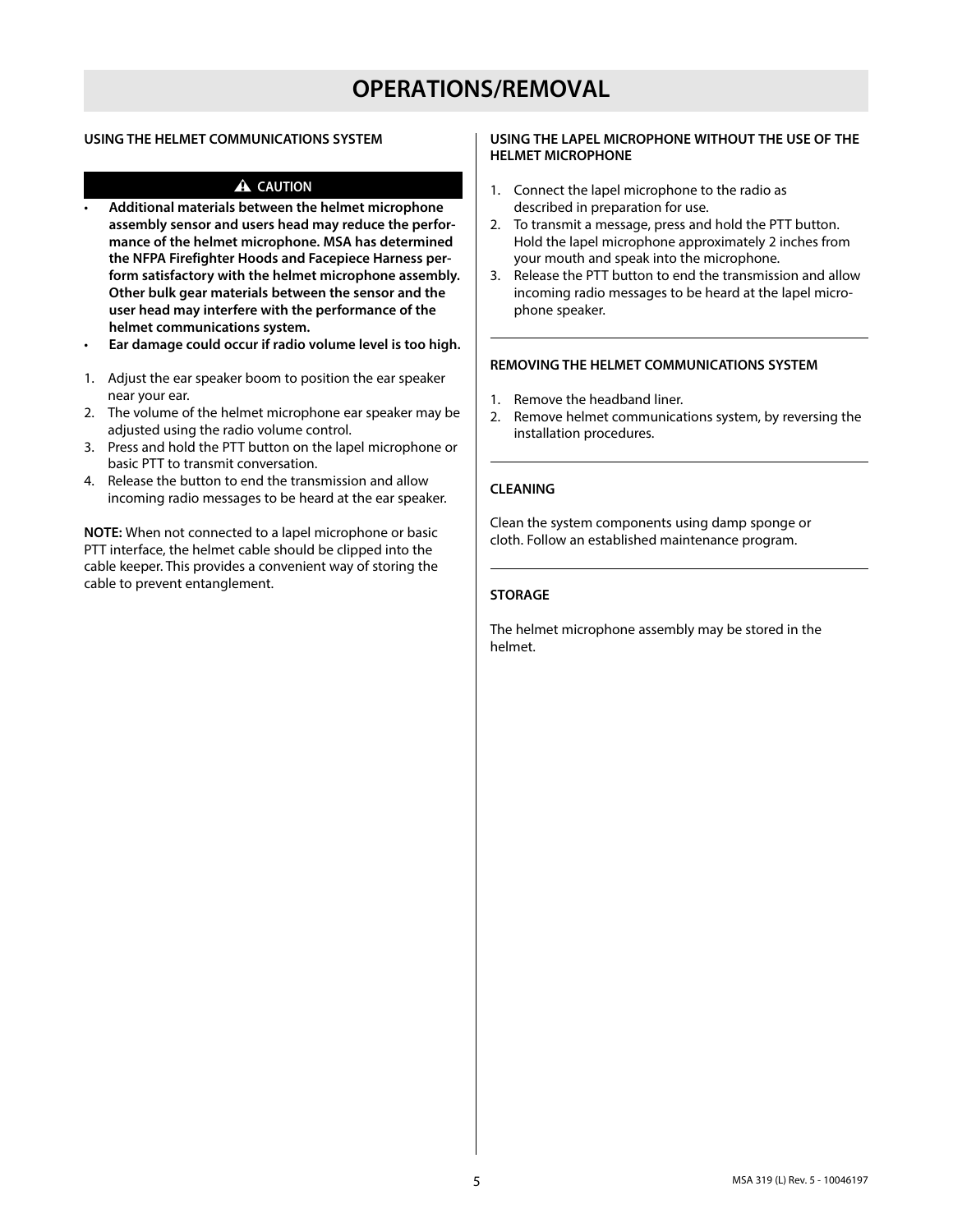# **INTRINSICALLY SAFE RATING**

The helmet communications system including the helmet microphone, lapel microphone, and stand-alone PTT are Certified Intrinsically Safe in the United States PER UL913 for use in Class 1, Division 1, Groups A, B, C, D, E, F and G hazardous locations.

**NOTE:** The truck system is not intended to be used in a hazardous environment, therefore the truck system is not certified intrinsically safe.

**NOTE:** The Intrinsically safe level of any system, which uses the helmet communications system, is that of the lowest intrinsically safe rating of any single component in the system.

The helmet communications system is certified intrinsically safe in Canada CAN CSA- C22-2 No. 157-92. Per CL I, II, III, Division 1, Groups A, B, C, D, E, F and G hazardous locations.

# $\triangle$  WARNING

**Risk of Explosion - Use only helmet communications systems with the properly intrinsically safe rating in hazardous environments. Misuse can result in serious injury or death.**

# **CONTROL DRAWING**

A copy of the control drawing may be obtained by contacting MSA's Customer Service Department directly:

Phone: 1-877-MSA-3473 Fax: 1-800-967-0398 Email: info@msasafety.com Mail: Attn: Customer Service Mine Safety Appliances Company 1000 Cranberry Woods Drive Cranberry Township, PA 16066

# A CAUTION

**Substitution of components may eliminate or compromise intrinsic safety.**

# $\triangle$  WARNING

**Ensure the radio used is intrinsically safe before entering a hazardous atmosphere. Failure to follow this warning can result in serious personal injury or death.**

# A CAUTION

**The helmet communications systems must be tested before entering a hazardous atmosphere. If the helmet communications systems fails to operate as designed, disconnect at the radio and use the radio independently from the communication system.**

# **REPAIR PROCEDURES**

The helmet communications system contains limited numbers of user serviceable parts (see Replacement Parts List). The apparatus should be removed from service if any malfunction is detected. Contact MSA 1-877-MSA-3473 for information on use or repair.

# **GUARD RING FOR LAPEL MICROPHONE PUSH-TO-TALK (PTT)**

**NOTE:** Each Lapel MIcrophone has the taller ring installed at the factory. The user can remove the taller ring and replace it with the shorter ring.

- The taller ring provides better protection against accidentally activating the PTT button.
- The shorter ring guard allows the user to activate the PTT button with the palm of hand.

# **Replacing the Guard Ring for PTT Button**

- 1. Turn guard ring counter clockwise and lift out of housing.
- 2. Insert the other guard ring into housing and turn clockwise to lock guard into housing. Finger tighten until it clicks into place.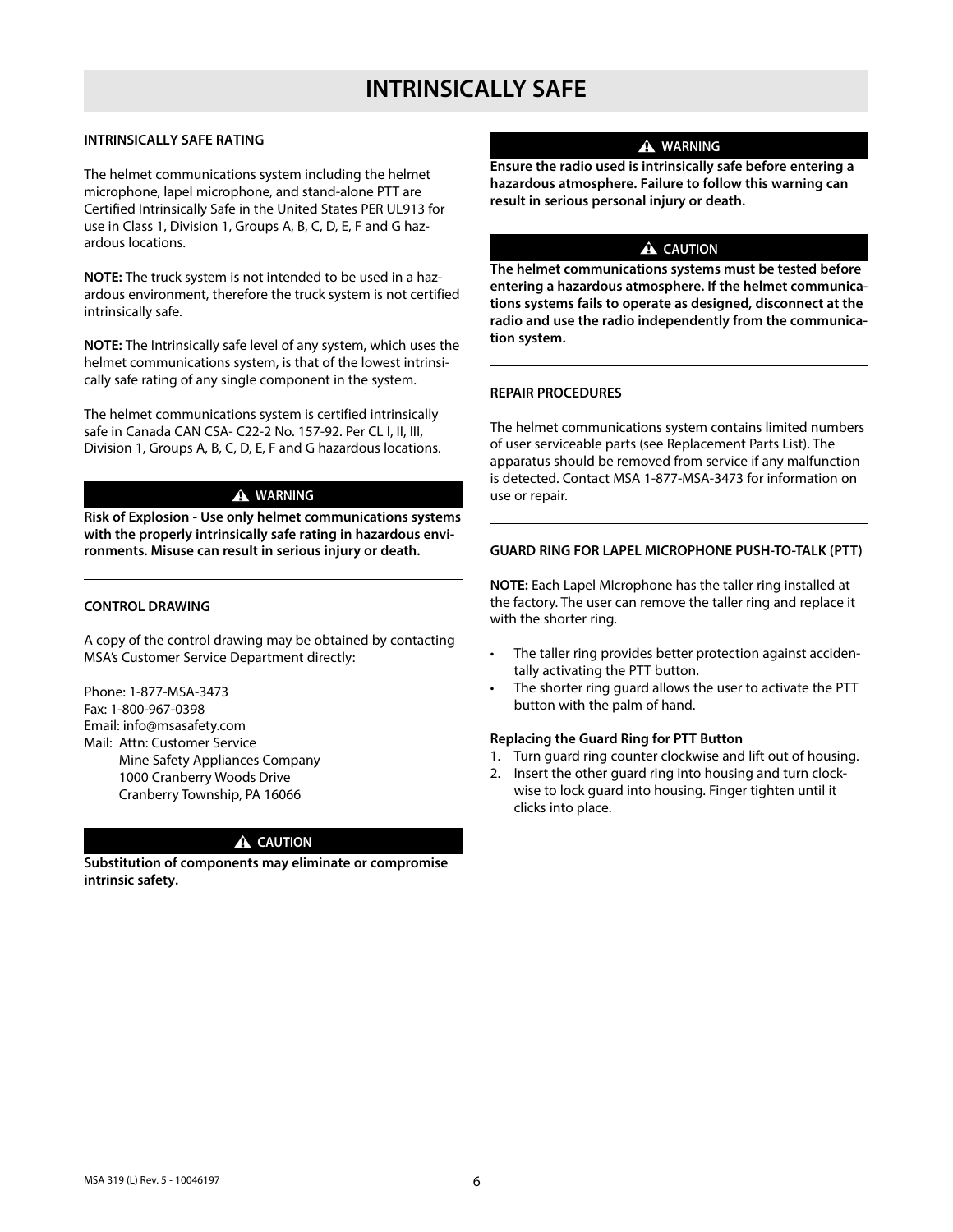# **MAINTENANCE/TROUBLESHOOTING**

# **TROUBLE SHOOTING**

# **EAR SPEAKER NOT RECEIVING**

- Verify that radios communicate with each other with no accessories attached.
- Verify that all connectors are fully engaged.
- Adjust receiving radio volume.
- Position ear speaker near ear by bending flexible boom.

# **RADIO NOT TRANSMITTING**

- Verify that radios communicate with each other with no accessories attached.
- Verify that all connectors are fully engaged.
- Adjust receiving radio volume.
- Adjust position of the helmet microphone along the nape strap of the helmet.
- Tighten ratchet suspension

# **GARBLED OR UNCLEAR COMMUNICATIONS**

- Verify that radios communicate with each other when no accessories attached.
- Verify that all connectors are fully engaged.
- Adjust receiving radio volume. Some radios will produce distorted sound at full volume.
- Adjust position of the helmet microphone along the nape strap of the helmet.
- Check for wrinkles or folds of excess material between the helmet microphone and head.
- Tighten ratchet suspension.

## **INSTRUCTION MANUAL 10046197**

**HELMET MIC. ASSEMBLY 10042902**

**NOTE:** The radio must be specified when ordering the lapel microphone (See Radio Interface Kits).

# **REPLACEMENT PARTS**

| <b>Item Part</b>                           | <b>Number</b> |
|--------------------------------------------|---------------|
| DUST COVER                                 | 10046087      |
| TALL GUARD                                 | 10046123      |
| <b>SHORT GUARD</b>                         | 10046122      |
| <b>BELT CLIP ASSY</b>                      | 10046120      |
| O-RING, SINGLE-PIN CONNECTOR<br>Pkg. of 10 | 10046121      |
| FLANNEL HEADBAND LINER                     | 10045778      |